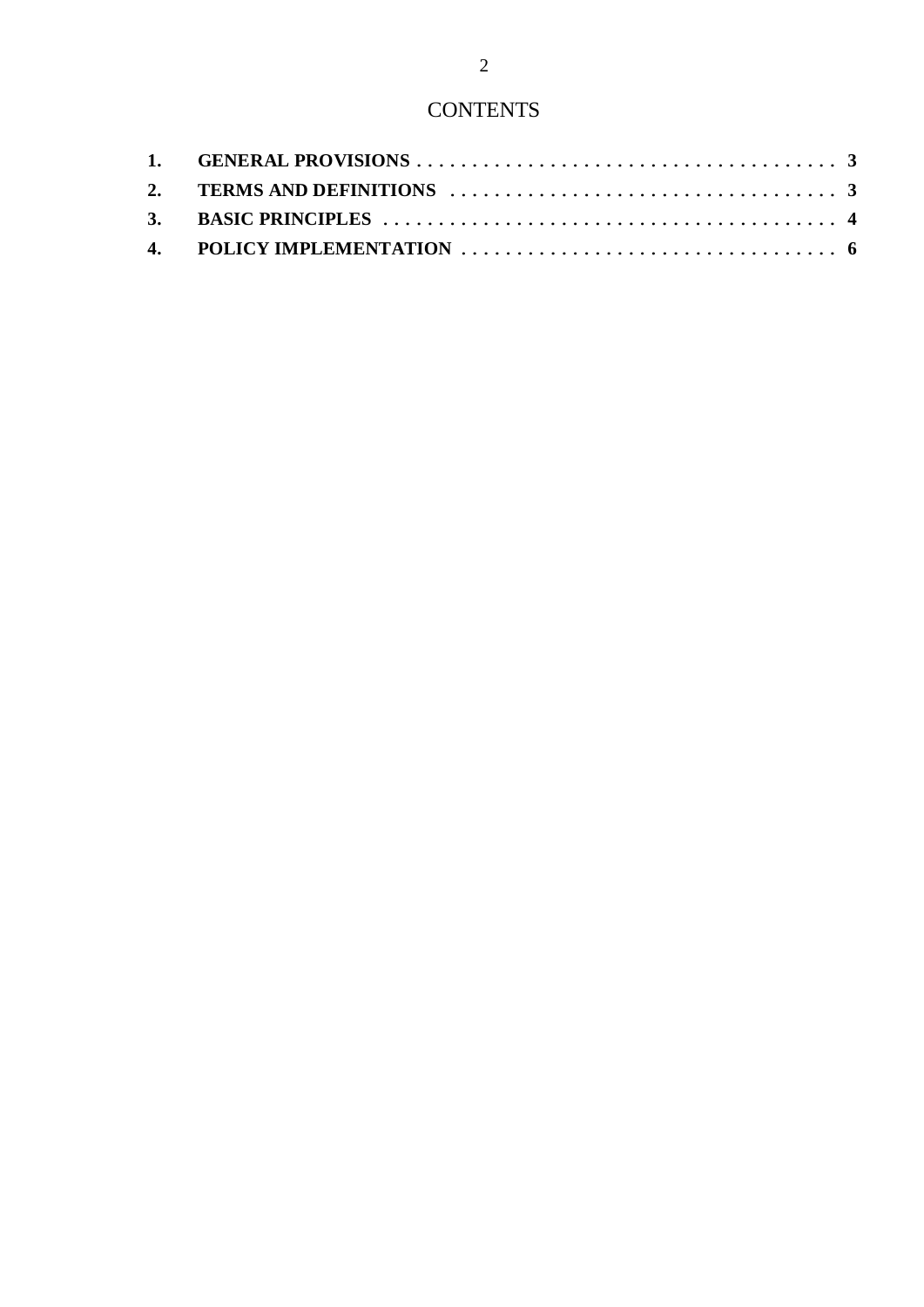#### **1. GENERAL PROVISIONS**

<span id="page-2-0"></span>1.1. Respecting human rights is essential for ensuring NOVATEK's sustainable development.

1.2. Across its operations, NOVATEK fully respects human rights and freedoms consistent with universally recognized principles and standards of international law, including the Universal Declaration of Human Rights, the International Labor Organization's (ILO) Declaration on Fundamental Principles and Rights at Work, the United Nations Global Compact and the United Nations Guiding Principles on Business and Human Rights, and in accordance with the applicable national law.

1.3. NOVATEK takes appropriate actions to prevent human rights violations, and if NOVATEK identifies a human rights violation, NOVATEK promptly mitigates all impact and continuously seeks to improve the efficiency of human rights compliance efforts.

1.4. The Policy is applicable to the operations of NOVATEK, its subsidiaries and affiliates, whatever their location.

1.5. The Policy is binding upon NOVATEK employees, including the Chairman and Deputy Chairmen of the Management Board, as well as the Chairman and members of the Board of Directors.

1.6. NOVATEK encourages its counterparties to adhere to this Policy and expects other third parties to do the same.

1.7. The Policy should be considered in conjunction with NOVATEK's other corporate documents that regulate human rights matters.

#### <span id="page-2-1"></span>**2. TERMS AND DEFINITIONS**

2.1. **Policy** means NOVATEK's Human Rights Policy.

2.2. **NOVATEK** means Joint-Stock Company NOVATEK (NOVATEK JSC).

2.3. **Counterparty** means any legal entity or individual that has assumed obligations under a civil law contract with NOVATEK.

2.4. **Indigenous Minorities** means peoples classified as indigenous minorities in accordance with the applicable national law. As of the date of this Policy adoption, these are peoples totalling less than 50,000 persons, that live in the territories of their ancestral settlement, maintain traditional livelihoods, activities, and trades, and consider themselves as autonomous ethnic communities.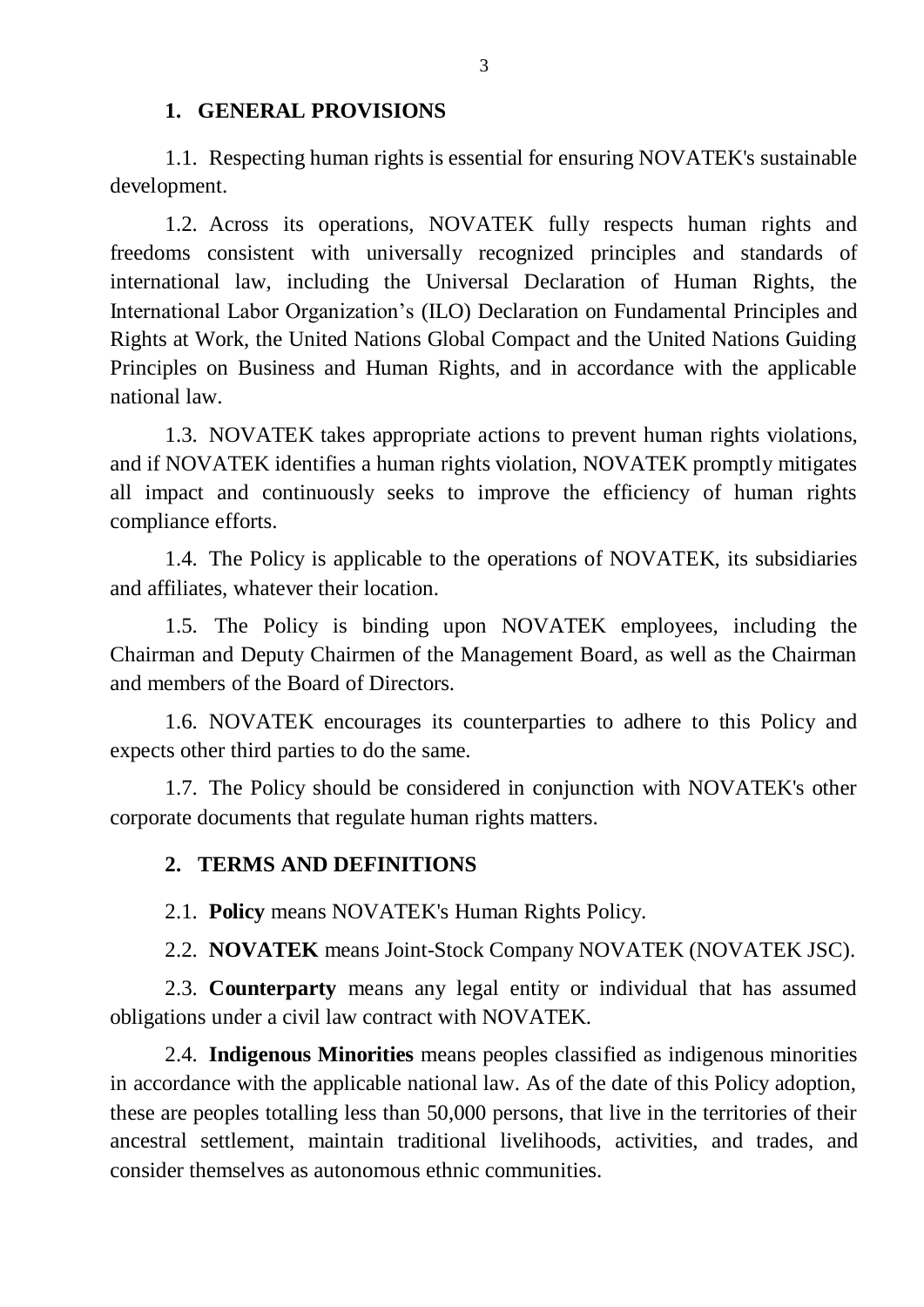### <span id="page-3-0"></span>**3. BASIC PRINCIPLES**

#### 3.1. **Respect for human dignity and human rights**

NOVATEK has zero tolerance towards disrespectful and inappropriate behavior, mistreatment of persons, and any kind of harassment, regardless of personal qualities or status, whether at work or in any other environment outside of work.

#### 3.2. **Prevention of discrimination**

NOVATEK has zero tolerance towards discrimination and persecution based on gender, race, ethnicity, or social origin, skin color, religion, age, physical capacity, including disability, sexual orientation, family responsibilities, political opinion, or any other persecution that warrants protection under universally accepted principles and standards of international law, including the ILO Convention No. 111 On Discrimination in Respect of Employment and Occupation, and the applicable national law. When recruiting, hiring, training, establishing job duties, wages, and promotions, NOVATEK looks at qualifications, performance, skills, and experience of a person and adheres to the equal opportunity principle.

## 3.3. **Respecting employees' rights to freedom of assembly and association, freedom of opinion and expression**

NOVATEK recognizes employees' right to establish, join or not join professional associations as described in the ILO Convention No. 87 On Freedom of Association and Protection of the Right to Organize and ILO Convention No. 98 On the Application of the Principles of the Right to Organize and to Bargain Collectively. Employees always have the freedom of choice and should not fear any negative consequences of their choices. If employees' interests are represented by a professional association existing under the applicable national law, NOVATEK endeavors to establish and maintain a constructive dialog, cooperation in good faith, respectful and non-discriminatory relationship with such professional association, as described in the ILO Convention No. 135 On Protection and Facilities to be Afforded to Workers' Representatives in the Undertaking.

#### 3.4. **Prohibition of child labor and forced labor**

NOVATEK has zero tolerance towards child labor and adheres to the national law on the minimum employment age as described in the ILO Convention No. 138 On Minimum Age for Admission to Employment. NOVATEK has zero tolerance towards hiring of minors to positions involving dangerous work as described in the ILO Convention No. 182 On the Prohibition and Immediate Action for the Elimination of the Worst Forms of Child Labor. NOVATEK has zero tolerance towards abusing rights or mistreating employees, or using forced labor, human trafficking, and other forms of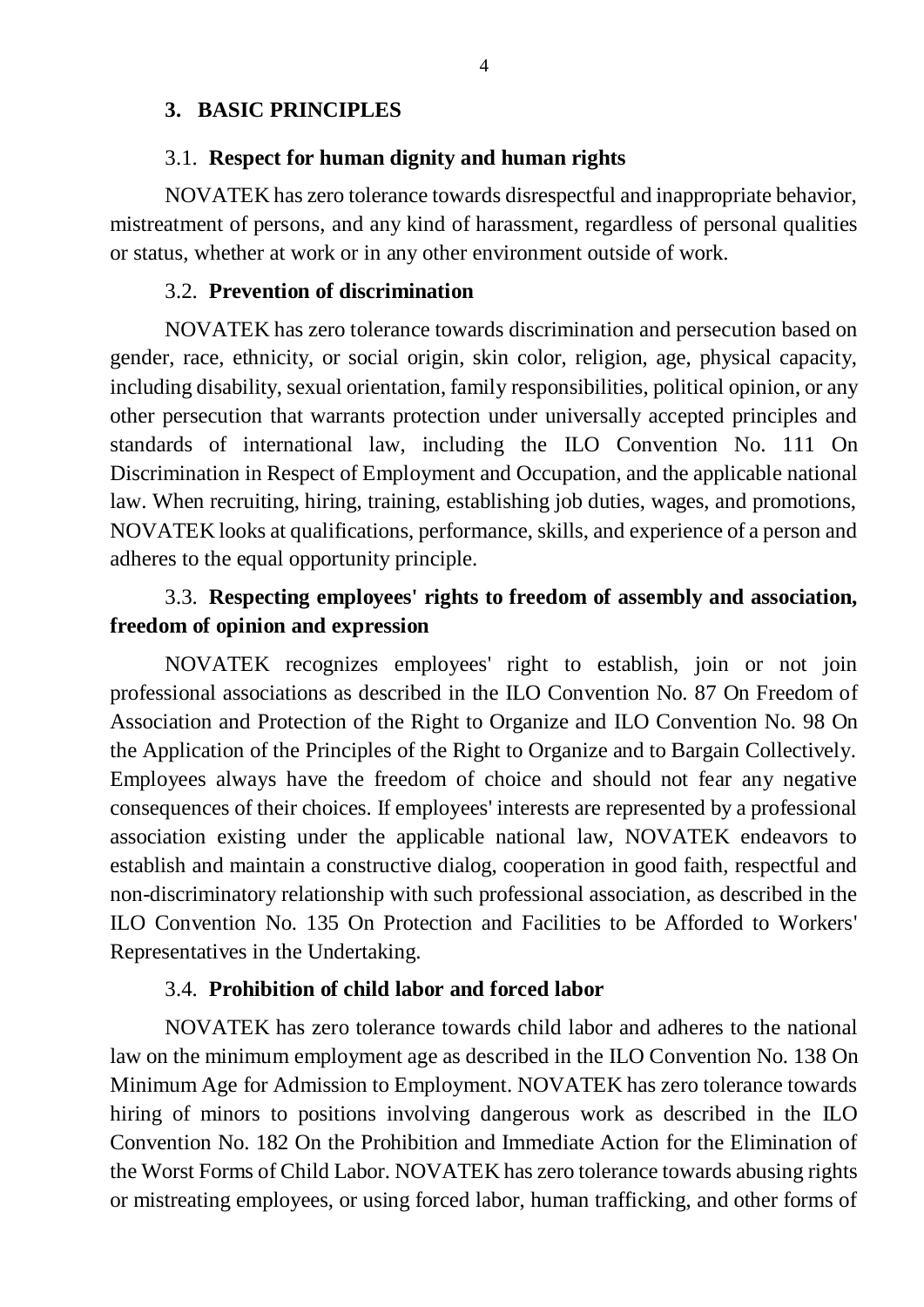slavery (known as modern slavery) as described in the ILO Convention No. 29 On Forced or Compulsory Labor.

#### 3.5. **Ensuring decent working conditions and wages**

NOVATEK maintains an efficient remuneration system ensuring equal remuneration for work of equal value. NOVATEK endeavors to ensure that the working time and rest periods are consistent with the International Labor Organization's standards, offering fair compensation for overtime, paid leaves, and rest days.

## 3.6. **Ensuring safe and healthy working conditions**

NOVATEK creates safe working conditions and ensures adherence to relevant standards, rules, and internal occupational health requirements. NOVATEK is committed to creating and maintaining a working environment wherein the risk of accident, injury, and harm to employees and contractors' representatives working on NOVATEK's premises is minimized, and amenities are available, including right to water. Together with employees, NOVATEK endeavors to continuously improve workplace safety, which includes identifying risks and eliminating occupational health threats.

### 3.7. **Prevention of violence**

NOVATEK creates a working environment that is free from violence, persecution, forcing, and other dangerous or destructive acts associated with internal and external threats. Employees enjoy security measures that are put in place with respect for their privacy and dignity. NOVATEK ensures that employees are protected at work from any kind of physical, sexual, or psychological harassment, aggression, abuse, and threats from their peers or managers. NOVATEK also endeavors to ensure the respect for human rights by private security forces contracted by NOVATEK.

# 3.8. **Respect for rights, distinctive culture, and customs of local communities**

NOVATEK is respectful towards the interests, culture, customs, and values of local communities, and places an emphasis on respecting the rights and safeguarding the cultural heritage and traditional livelihoods of Indigenous Minorities, including the right to land and the right to clean and accessible water, in the areas where NOVATEK operates, as described in the ILO Convention No. 169 On Indigenous and Tribal Peoples in Independent Countries.

As part of the efforts to mitigate any negative impact on communities, NOVATEK endeavors to prevent situations that could result in involuntary resettlement of local residents. If unavoidable, NOVATEK commits to full adherence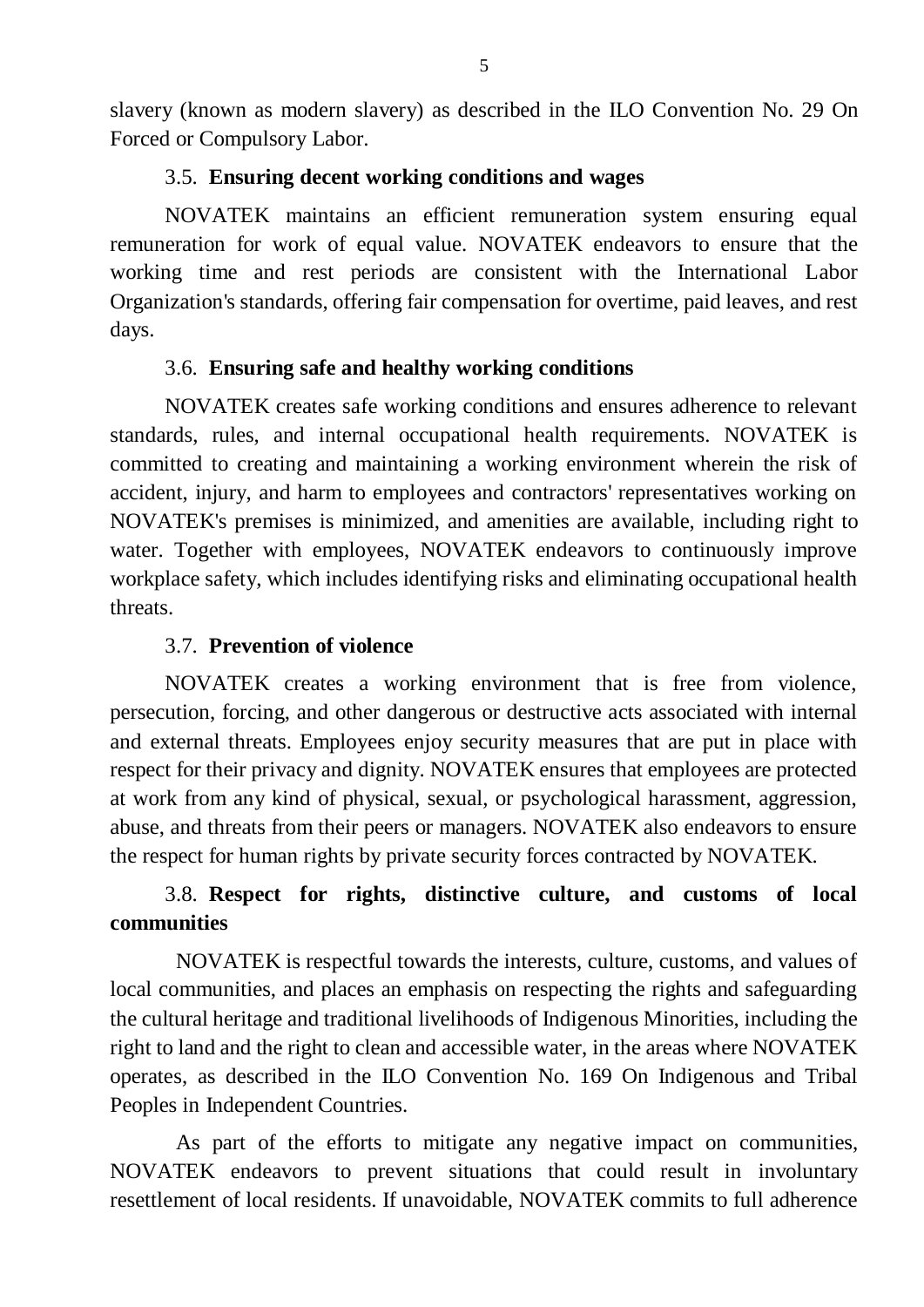to the requirements of the applicable national law concerning resettlement, compensation and/or efforts to restore the livelihoods.

NOVATEK endeavors to build relationships with the most vulnerable stakeholder groups, implementing mechanisms that allow including their interests in decision making. NOVATEK further endeavors to assess the impact on human rights, seek informed consultations with stakeholders, which includes securing the Indigenous Minorities' Free, Prior and Informed Consent and the full realization of their rights.

## **4. POLICY IMPLEMENTATION**

<span id="page-5-0"></span>4.1. NOVATEK endeavors to ensure that its operations have zero impact on human rights, and to that end:

4.1.1. makes sure employees, counterparties and any third parties read and understand the Policy, by publishing it on NOVATEK's official website;

4.1.2. builds business relationships with counterparties, authorities and local communities in the areas where NOVATEK operates, with due regard for human rights protection principles;

4.1.3. identifies, analyzes and assesses the risks of potential impact of NOVATEK's operations on human rights on a regular basis, including the risks that are specific to the oil and gas industry. The risks of human rights violation are taken into account when drafting and updating NOVATEK's development strategy and evaluating new investment projects;

4.1.4. ensures regular monitoring of matters related to human rights compliance, develops and implements procedures preventing potential violations of human rights within NOVATEK;

4.1.5. develops and maintains comprehensive grievance mechanisms allowing all stakeholders to report any issues or concerns related to human rights violations without fearing victimization or retaliation;

4.1.6. reviews all reported information on human rights violations across NOVATEK's operations and the Policy violations in a timely and unbiased manner, and takes action as necessary;

4.1.7. monitors changes in universally recognized principles and standards of the international law and applicable national law related to human rights protection, and updates the Policy accordingly on a regular basis;